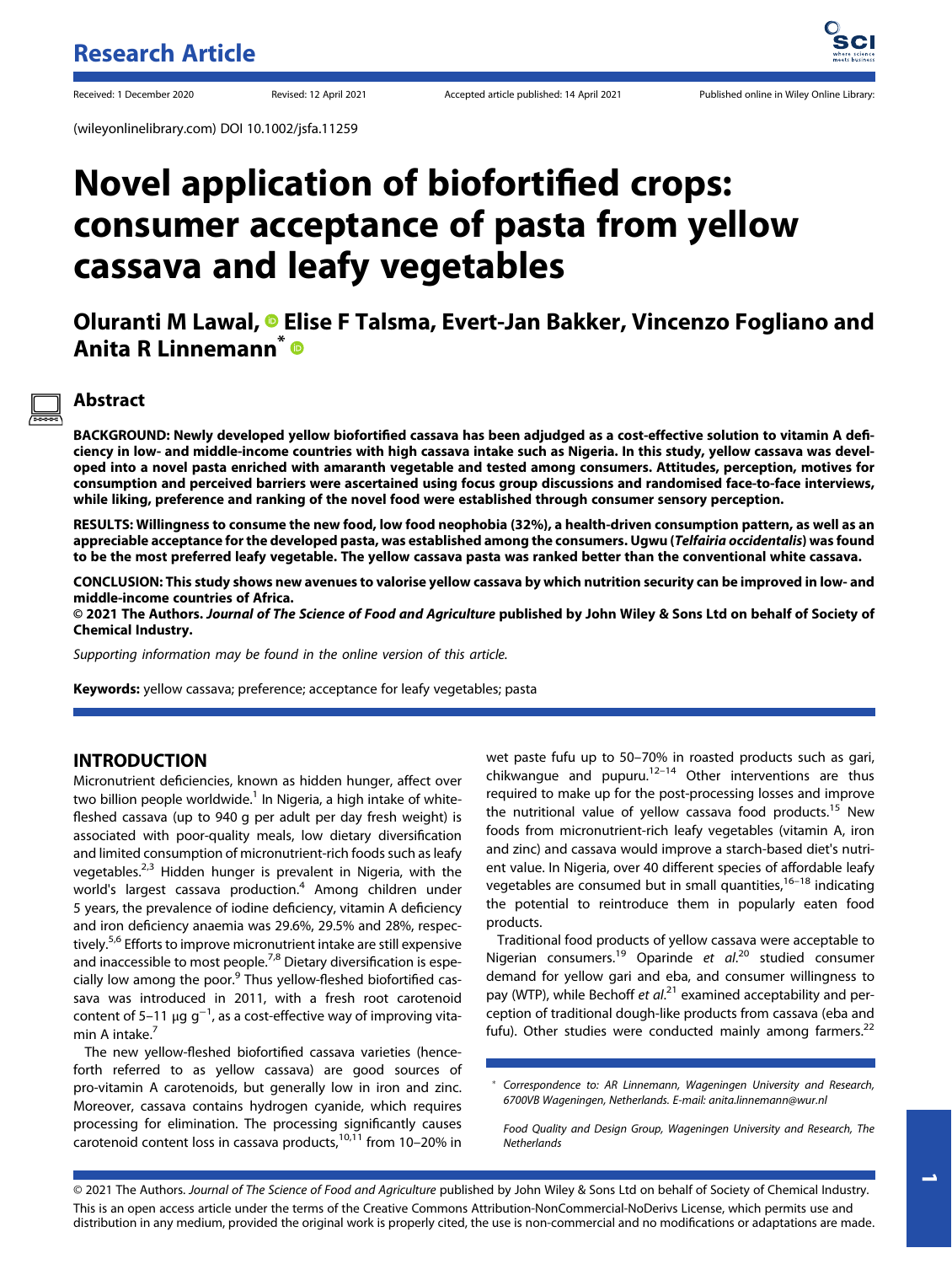These authors reported positive responses to traditional yellow cassava products. Talsma et al.<sup>23</sup> tested the acceptance of boiled yellow cassava among school children in Kenya and reported likeness for the food and the need for additional food interventions.

To the best of our knowledge, the acceptability of novel food products from yellow cassava has not been studied. In this study, yellow cassava-based pasta enriched with the leafy vegetable amaranth was developed and tested. Pasta is a worldwide convenience food, which is suitable for adding ingredients rich in bioactive compounds. Pasta is gaining popularity in Nigeria and is eaten as spaghetti, macaroni and instant noodles. Several researchers investigated pasta development as functional food using non-wheat ingredients and vegetables.<sup>24,25</sup> Yellow cassava vegetable enriched pasta is expected to provide consumers with a novel nutritious food that alleviates micronutrient deficiencies. However, consumer acceptance of such foods is pivotal. Bouis<sup>26</sup> also emphasised that acceptability is essential to the development of biofortified crops.

Consumers in low- and middle-income countries are becoming better educated, more demanding and less predictable in terms of purchase behaviour and more conscious about the health aspects of their food.<sup>27</sup> Thus changes in consumer tastes and preferences towards higher convenience food consumption attributed to urbanisation and rising income warrant further study.<sup>28</sup> Consumers can be 'neophobic' or 'neophilic' regarding taste, implying that neophobic humans have a natural tendency to dislike or even suspect new and unfamiliar foods, whereas neophilic people tend to accept novel foods.<sup>29,30</sup> This study evaluated consumer acceptance of new foods from yellow cassava, pasta complemented with amaranth, and determined the main drivers of intended consumption across five states in Nigeria to improve nutrition security for the resource-poor.

## MATERIALS AND METHODS

## Sample preparation

The International Institute for Tropical Agriculture in Ibadan, Nigeria, provided yellow cassava variety TMS07/0593, with a carotenoid content of approximately 11  $\mu$ g g<sup>-1</sup> (fresh weight).<sup>7</sup> The roots were peeled, washed, grated, de-watered, pulverised, dried and milled, according to Sanni et  $al^{31}$  to obtain high-quality cassava flour. The pasta was prepared by mixing 500 g cassava flour with boiled water in a 1:1 ratio by hand until a solid dough was formed. Pasta enriched with vegetables contained 5 g (w/w) freeze-dried amaranth powder. A mini extruder (Super Brev, Italy) was used to obtain pasta strands. Pasta samples were prepared according to good hygiene and manufacturing practices.<sup>32</sup>

#### Study area

This study was conducted between October and November 2019 in five states of Nigeria, representing four of the six geopolitical zones. Two zones were excluded because of pervading insecurity. The locations combined predominantly urban areas such as Lagos and Abuja, and mainly rural areas such as Bayelsa, Enugu and Akure (Ondo).

#### Study design

The study consisted of focus group discussions and a consumer acceptability study using questionnaires and a sensory perception evaluation among regular consumers of cassava products. The questions targeted (i) differences in acceptability among consumers for yellow cassava products and leafy vegetables, (ii) how demographic characteristics influence acceptability, consumer habits and individual preferences, (iii) the relationship between acceptability and sensorial differences perceived between the pasta samples, and (iv) possible food neophobia to assess potential consumption. There were slightly more males in the study than females, especially in the north, reflecting a society where culture makes men more socially accessible than women. Participants ranged from 18 to 75 years, and were classified as Generation Z, Y, X, or baby boomers (mean age 33.5 years), with Abuja having the highest percentage of Generation Y (21– 35 years old) and Lagos the highest number of Generation X respondents. Most of the respondents were single (50%), while the highest percentage of households with children below 5 years was in Bayelsa and Lagos had the lowest. 29% of respondents had higher education, while 15% had a form of post-secondary education. Bayelsa had a significantly higher percentage of respondents with post-university education (44%).

#### Focus group discussions

Three focus group discussions were conducted among 16 consumers: five rural men and women (32–61 years), seven urban women (22–50 years) and four urban men (26–40 years), who were familiar with cassava foods and leafy vegetables to investigate the habits, attitudes and perception of consumers as well as local utilisation of yellow cassava and leafy vegetables. Experienced participants who habitually consume cassava products were selected using local adverts. The focus group discussions helped the collection of data and were incorporated into the general questionnaire. Verbal consent was obtained from all respondents.

#### Consumer acceptability survey

Data on acceptance of yellow cassava products and leafy vegetables were collected through a consumer survey to assess the effect of various non-sensory factors (overview in Supporting Information Appendix A). For this study, 1437 people were randomly contacted. Of these, 575 met the requirements and participated in the survey. This purposive sampling indicated an awareness level of about 40% for yellow cassava in the study area. Questionnaires were administered face-to-face to the participants by trained university students. Respondents were recruited only if they had consumed yellow cassava and leafy vegetables before.

#### Questionnaire design

The items in the questionnaire were derived from the focus group discussions. The questionnaire consisted of three sections based on the conceptual framework of the three pillars of food acceptance and its drivers, namely (i) demographic characteristics of the participants using closed questions, (ii) food habits, food neophobia, lifestyle and consumption patterns of the participants rated on 7-point Likert scale with endpoints (strongly disagree– strongly agree) using an adapted version of the Food Choice Questionnaire,<sup>33,34</sup> and (iii) barriers to consumption, previous eating experiences, familiarity with cassava products and leafy vegetables as well as a willingness to try newly developed cassava pasta.

#### Sensory perception

In a separate study, overall attractiveness, liking, smell, sweetness, saltiness, flavour, stickiness, firmness, and powderiness of the yellow cassava pasta samples were evaluated by 30 habitual consumers (16 males and 14 females) of cassava products, who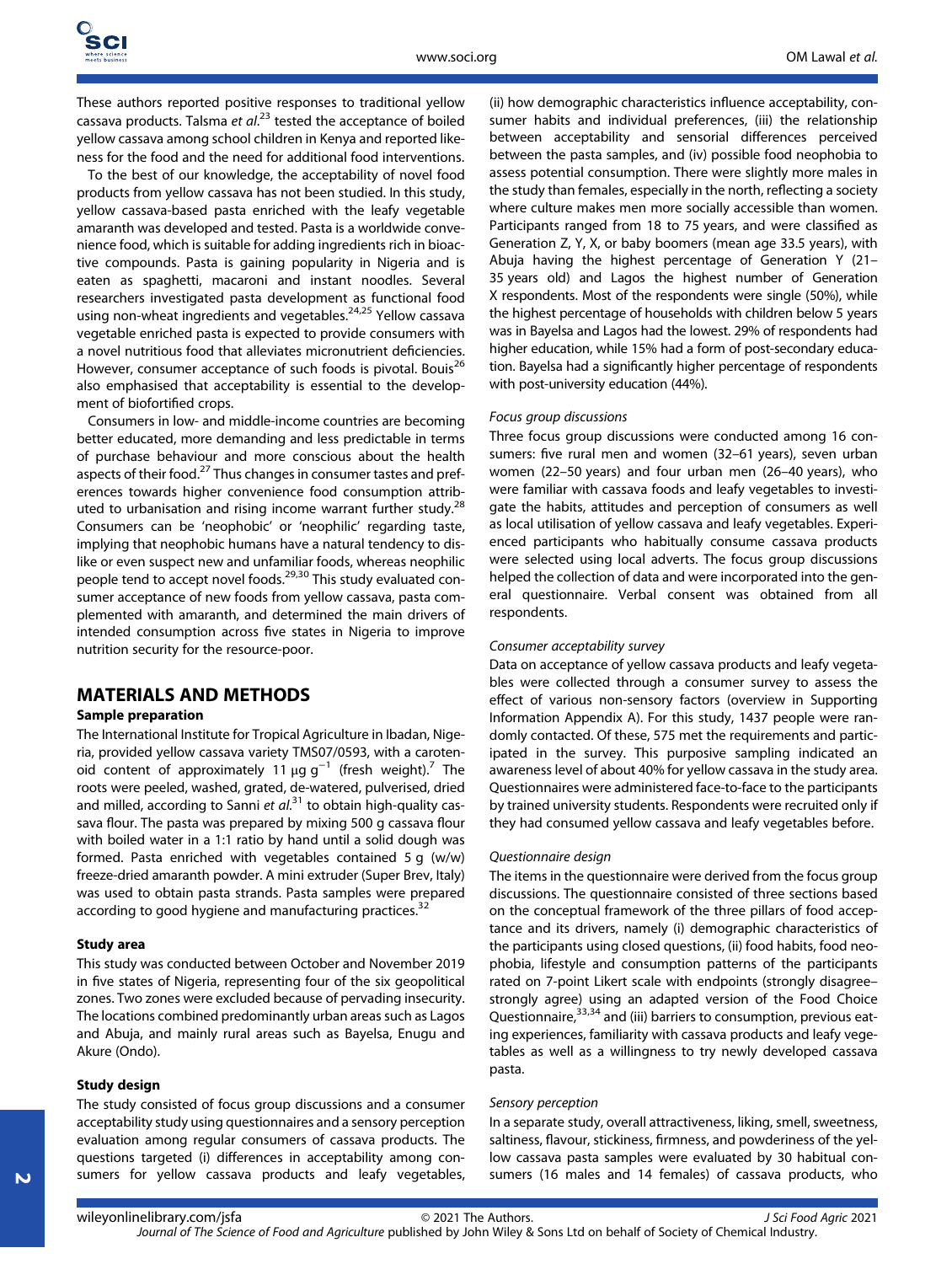were recruited by word of mouth and social media advertisements. The consumers' age range was 18–45 years. Four cooked cassava pasta samples (coded using three random numbers) were served in different random orders and tested, namely YFP (yellow cassava pasta), YFAP (yellow cassava pasta with amaranth), WFP (white cassava pasta) and WFAP (white cassava pasta with amaranth). The samples were cooked for 20 min, kept warm in a heating device and served using plastic cutlery. First, consumers were instructed and asked to rate the samples' attractiveness and overall liking (appearance, aroma, taste and texture) on a 9-point scale  $(1 =$  dislike extremely,  $9 =$  like extremely). Next, consumers tasted the same pasta samples and ranked them on intensity  $(1 =$  least intense,  $4 =$  most intense).

## Statistical analysis

For the focus group discussions, qualitative data were generated on consumers' attitudes to yellow cassava, leafy vegetables and pasta products. The data guided the construction of questionnaires for the consumer survey. Cleaned data were analysed using SPSS version 25 (SPSS Inc., Chicago, IL, USA). For the eight nominal and ordinal sociodemographic characteristics of consumers, percentages per class were given for each state. Tests on differences between states in these characteristics were done with chi-square tests. The habits of eating outside the home and food neophobia were described by relative frequencies of six levels on an ordinal scale ('never' to 'always') and nominal scale (no = 0, yes = 1), respectively. The differences between states, gender, age groups and the frequency of consumption were investigated using a Kruskal–Wallis test with paired comparisons. Consumers' attitude and motives of choice for choosing their most preferred leafy vegetables were collected using 21 statements to which the respondents answered on a 1–7 Likert scale. Exploratory factor analysis was used to determine the underlying structure of attitudes and motives. For each factor, Cronbach's alpha was used to test for consistency. For sensory perception, Friedman's test and analysis of variance (ANOVA) were used to test for significant sensory attributes differences across the pasta samples judged by consumers.

# RESULTS AND DISCUSSION

## Focus group discussions

The focus group discussions revealed that participants had positive perceptions about the new yellow cassava–leafy vegetable pasta products and offered suggestions on several other new products that could be acceptable to them, such as snacks and breakfast products. 'Tapioca' and 'Abacha' (cassava-based salad) were also frequently mentioned. Several participants expressed willingness to consume the pasta products of yellow cassava and leafy vegetables with a statement such as'Yellow cassava pasta is not available in our markets. If it was, I would like to buy.' In contrast, the unavailability of yellow cassava in the market was generally perceived as a hindrance to consumption. The yellow cassava–vegetable pasta was generally liked among the participants. Participants also expressed a preference for vegetables they were familiar with, while the younger participants claimed ignorance of cooking methods for most of the vegetables mentioned as a reason for non-consumption (Supporting Information Appendix B).

#### Demographic characteristics associated with neophobia and consumer attitude across the states

Results showed that most Nigerian consumers are generally neophilic towards new foods (68%). Food neophobia was higher among females (35%) than males (31%), with significant differences across states ( $P < 0.001$ ). Respondents in Bayelsa had the highest neophobic tendencies, with 42% not willing to try new food. The most food neophilic age group was Generation Z  $(20 \le$  years), with 57% claiming they like to try new foods. However, baby boomers had higher food neophobic characteristics than other age groups (Fig. 1), in line with studies by Meiselman et al.,<sup>35</sup> who established a neophobic tendency among older US consumers and associated older age groups with higher food neophobia. Ullrich et al.<sup>36</sup> also measured 'food adventurousness' with a single question: 'How often do you try unfamiliar foods?' and reported higher levels for the Z and Y generations. The comparatively higher level of food neophobia found for many elderly Nigerians may affect their acceptance of new cassava pasta food products. Cross-cultural differences in food neophobia were also observed in all the states, with a relatively higher food neophobia in Bayelsa. Furthermore, a higher education level was related to the willingness to try new food as more educated respondents tended to be more food neophilic. Therefore, less literate individuals seem more likely to reject new foods from yellow cassava and leafy vegetables. Significant differences were also observed across the states in consumers' frequency of food consumption outside the home (Fig. 2).

## Cassava and leafy vegetable consumption, habits and attitudes

A high frequency of consumption of yellow cassava and leafy vegetables was observed in all the states, in line with several other



Figure 1. Food neophobia across four Nigerian states by age group.

J Sci Food Agric 2021 © 2021 The Authors. Journal of The Science of Food and Agriculture published by John Wiley & Sons Ltd on behalf of Society of Chemical Industry. [wileyonlinelibrary.com/jsfa](http://wileyonlinelibrary.com/jsfa)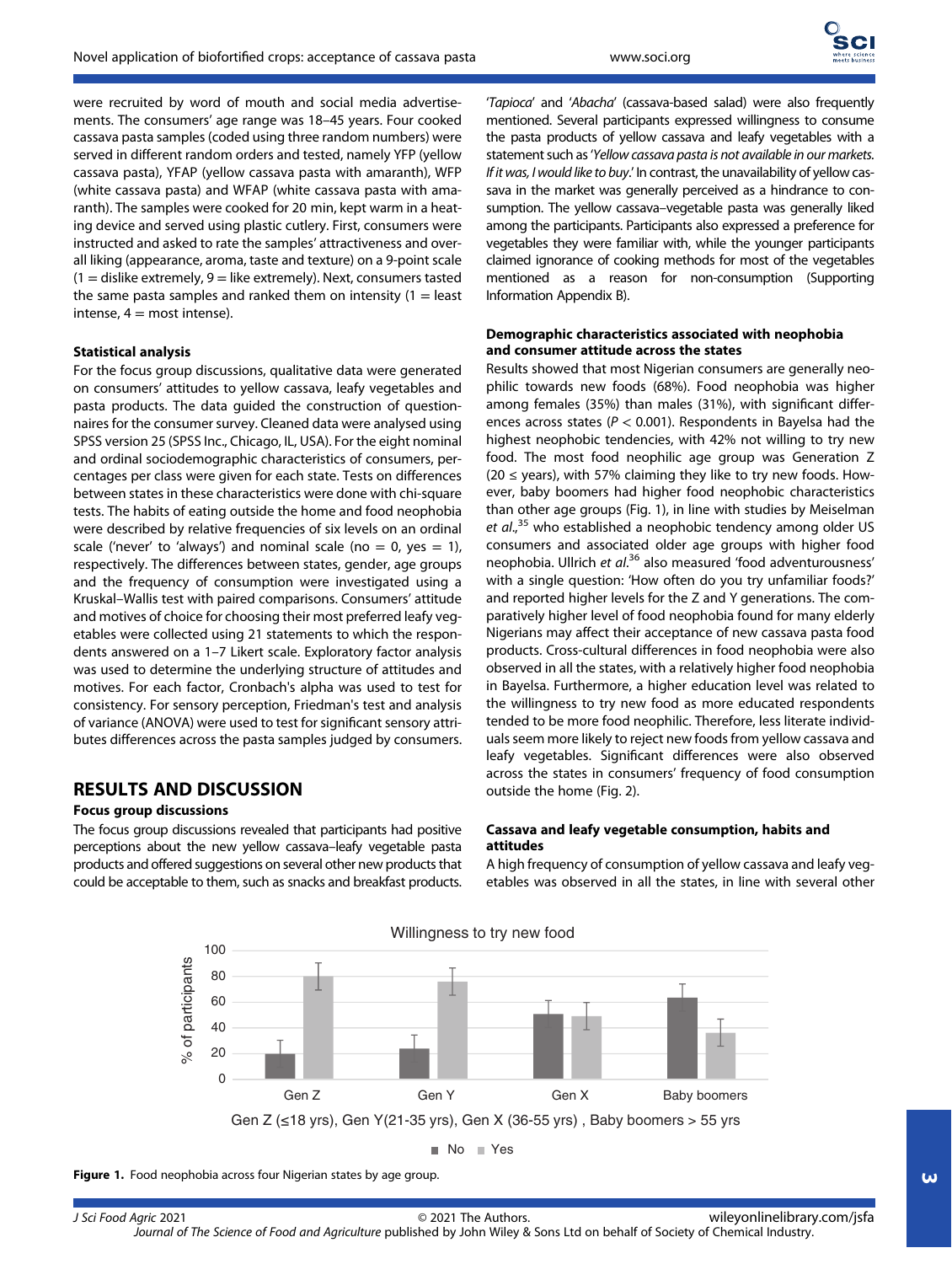



Figure 2. Attitude of consumers to eating outside the home across the states in Nigeria.

reports on Nigerians' food habits.<sup>37</sup> Most consumers who had already consumed yellow cassava for more than 1 year also ate it with leafy vegetables. Respondents claimed that vegetables are commonly milled, cooked, steamed or stir-fried and are sparingly eaten but usually not in the raw form. The frequency of cassava and leafy vegetable consumption was significantly different across the states (Table 1), while 82% of consumers habitually consume cassava at least once every week with a form of vegetable. This finding is consistent with focus group discussions, indicating an increased intake of vegetables with starchy staples such as gari, fufu and lafun. As shown in Table 1, most consumers reported eating cassava daily or more than twice a week, with the highest consumption frequency among Bayelsa consumers (67%). The study also showed that consumption frequency was higher for leafy vegetables than cassava, especially in Enugu and Ondo, where about 35% of consumers reported daily intake of leafy vegetables (Supporting Information Appendix G). The self-reported higher intake frequency for leafy vegetables than cassava among consumers may be attributed to the heightened awareness of the importance of vegetable consumption as advocated by the local authorities and reported in the focus group discussion (Supporting Information Appendix B) – an indication of the positive influence of nutrition education on the acceptance of food by consumers. It is thus expected that increased nutrition education across the country may lead to a higher frequency of consumption. Some studies on commonly consumed leafy vegetables in Nigeria rated Amaranthus spp. as number one.<sup>38,39</sup> However, in this study, Telfairia occidentalis (ugwu/ fluted pumpkin) was found to be the most preferred leafy vegetable, at 29% consumer preference across the states (Supporting Information Appendix D) and an especially high preference in Lagos, a predominantly urban location, in line with the report of Olatona et al.<sup>16,17</sup> The most preferred leafy vegetables from this study (fluted pumpkin, amaranth and bitter leaf) were also reported by Adewoyin et al.<sup>40</sup>

#### Consumer attitudes and motives for leafy vegetable consumption

Major determinants of consumer attitudes and motives of choice for leafy vegetables were ascertained using exploratory factor analysis (EFA). This analysis revealed the underlying structure of the questionnaire. EFA indicated five factors influencing consumption based on the screen plot of the eigenvalue. These factors explained 52.4% of the variance; the rotations converged in 19 iterations (Supporting Information Appendix K). These results differ from the nine factors presented by Steptoe et al.,<sup>33</sup> as only five factors had items loading 0.50 or more. Our output (Table 2) revealed that Factor 1 was related to the health and nutritional aspects of leafy vegetables. This dimension represented a desire to live and eat healthily. By contrast, Factor 2, familiarity, indicated adherence to established and long-term habits about food. This segment may tend towards aversion for unfamiliar leafy

|             | Yellow cassava consumption frequency |           |          |         |           | Leafy vegetable consumption frequency |           |          |         |           |
|-------------|--------------------------------------|-----------|----------|---------|-----------|---------------------------------------|-----------|----------|---------|-----------|
|             | Every day                            | >Twice/wk | Twice/wk | Once/wk | Once/2wks | Every day                             | >Twice/wk | Twice/wk | Once wk | Once/2wks |
| Bayelsa (n) | 8                                    | 52        | 12       | 8       | 10        | 26                                    | 54        | 9        | 4       |           |
| $\%$        | 8.9                                  | 57.8      | 13.3     | 8.9     | 11.1      | 27.7                                  | 57.4      | 9.6      | 4.3     | 1.1       |
| Enugu $(n)$ | 0                                    | 10        | 8        |         | 48        | 27                                    | 33        | 9        | 3       | 2         |
| $\%$        | 0.0                                  | 13.7      | 11.0     | 9.6     | 65.8      | 36.5                                  | 44.6      | 12.2     | 4.1     | 2.7       |
| FCT(n)      | 11                                   | 21        | 26       | 17      | 42        | 21                                    | 43        | 13       | 18      | 13        |
| $\%$        | 9.4                                  | 17.9      | 22.2     | 14.5    | 35.9      | 19.4                                  | 39.8      | 12.0     | 16.7    | 12.0      |
| Lagos $(n)$ | 4                                    | 15        | 8        | 10      | 47        | 29                                    | 42        | 16       | 14      | 13        |
| $\%$        | 4.8                                  | 17.9      | 9.5      | 11.9    | 56        | 25.4                                  | 36.8      | 14.0     | 12.3    | 11.4      |
| Ondo $(n)$  | 13                                   | 18        | 12       | 24      | 30        | 43                                    | 36        | 24       | 12      | 8         |
| $\%$        | 13.4                                 | 18.6      | 12.4     | 24.7    | 30.9      | 35.0                                  | 29.3      | 19.5     | 9.8     | 6.5       |
| Total (N)   | 36                                   | 116       | 66       | 66      | 177       | 146                                   | 208       | 71       | 51      | 37        |
| $\%$        | 8.0                                  | 25.0      | 14.0     | 14.0    | 38.0      | 28.5                                  | 40.5      | 13.8     | 9.9     | 7.2       |

[wileyonlinelibrary.com/jsfa](http://wileyonlinelibrary.com/jsfa) © 2021 The Authors. Journal of The Science of Food and Agriculture published by John Wiley & Sons Ltd on behalf of Society of Chemical Industry.

J Sci Food Agric 2021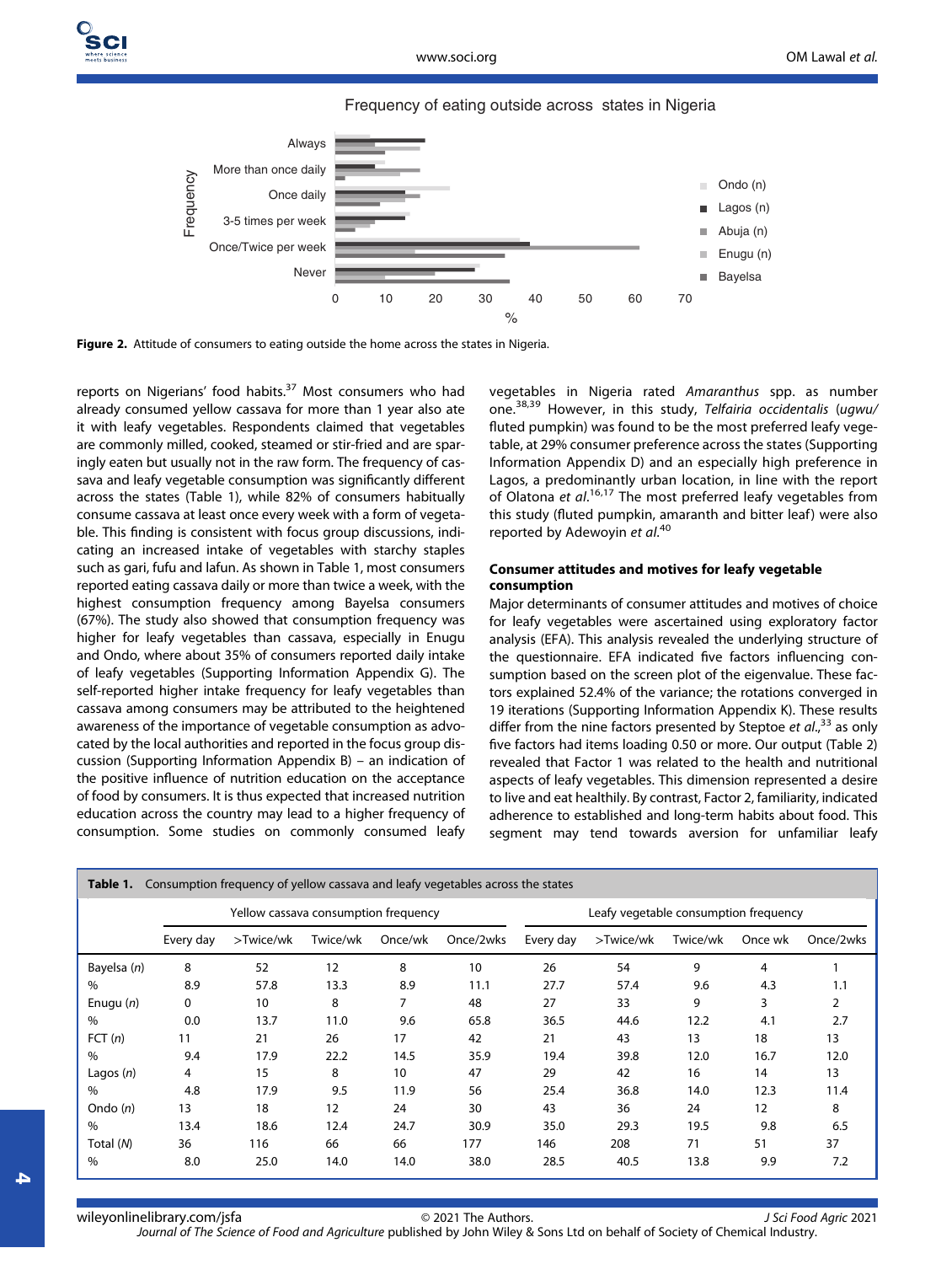| <b>Table 2.</b> Motives driving leafy vegetable consumption among consumers |
|-----------------------------------------------------------------------------|
|                                                                             |

|                                                              | Loading | Mean | SD.  | Cronbach's alpha |
|--------------------------------------------------------------|---------|------|------|------------------|
| Factor 1: Health and nutritional aspects                     |         |      |      | 0.87             |
| Has medicinal benefits                                       | 0.61    | 6.33 | 1.18 |                  |
| Keeps me healthy                                             | 0.59    | 6.35 | 1.13 |                  |
| High in fibre                                                | 0.65    | 6.06 | 2.09 |                  |
| Factor 2: Familiarity                                        |         |      |      | 0.87             |
| It is commonly eaten by my tribe                             | 0.94    | 6.30 | 1.22 |                  |
| It is the food I have been used to                           | 0.88    | 6.02 | 1.32 |                  |
| Factor 3: Convenience                                        |         |      |      | 0.86             |
| Can be easily purchased                                      | 0.55    | 6.15 | 1.33 |                  |
| It is easy to wash                                           | 0.59    |      |      |                  |
| Can be cooked very simply                                    | 0.56    | 6.18 | 1.44 |                  |
| Factor 4: Sensory appeal                                     |         |      |      | 0.87             |
| It is very tasty                                             | 0.76    | 6.10 | 1.43 |                  |
| Factor 5: Natural content                                    |         |      |      | 0.86             |
| It is free from contaminations (e.g. pesticides/fertilisers) | 0.78    | 6.15 |      |                  |
| It is handled hygienically                                   | 0.68    | 6.02 |      |                  |

vegetables. Factor 3 represents the convenience and simplicity of preparation and is equally important to these consumers. Factor 4, sensory appeal, represents how important it is for the consumers to enjoy the food. Factor 5, natural content, is mainly concerned with the naturalness of the food – foods without artificial ingredients. The results show that the main motives of consuming leafy vegetables are related to health, as also reported by other authors.<sup>17</sup> This result suggests that consumers for whom health considerations are most important will most likely accept yellow cassava with vegetable pasta products.

## Consumers' perception of yellow cassava pasta among participants

The initial perception of consumers for the pasta product was tested by rating their general impression of the product on a 6-point ordinal scale from (1) 'very positive' to (6) 'negative'. Overall, 71% of the 476 respondents gave a positive/very positive score (Fig. 3), an indication that consumers will likely welcome a cassava pasta product. Over 50% of Abuja and Ondo consumers were very positively inclined towards the yellow cassava product, while Abuja also had the highest percentage (20%) of neutral to negative consumers.

## Barriers to the consumption of yellow cassava and green leafy vegetables among participants

The most frequently mentioned barriers to the consumption of yellow cassava were 'Availability', 'Taste', 'Convenience' and 'Health' (but all less than 10%), while the main perceived barrier to vegetable consumption was 'Health concerns'. As shown in Fig. 4, the primary barrier to the consumption of yellow cassava observed in this study was availability, but still only at less than 10%. The barrier associated with the availability of yellow cassava was also reported by Talsma et al.<sup>23</sup> among Kenyan consumers. Results from the consumer survey corroborated the complaint of focus group participants about the scarcity of yellow cassava in the market and the low awareness for yellow cassava observed during participants' recruitment. The distribution of yellow cassava across Nigeria appears to be low, as confirmed by the responses of consumers. Participants also indicated that the barriers to consuming leafy vegetables were related to taste,



Figure 3. Perception of consumers towards yellow cassava food product across the states.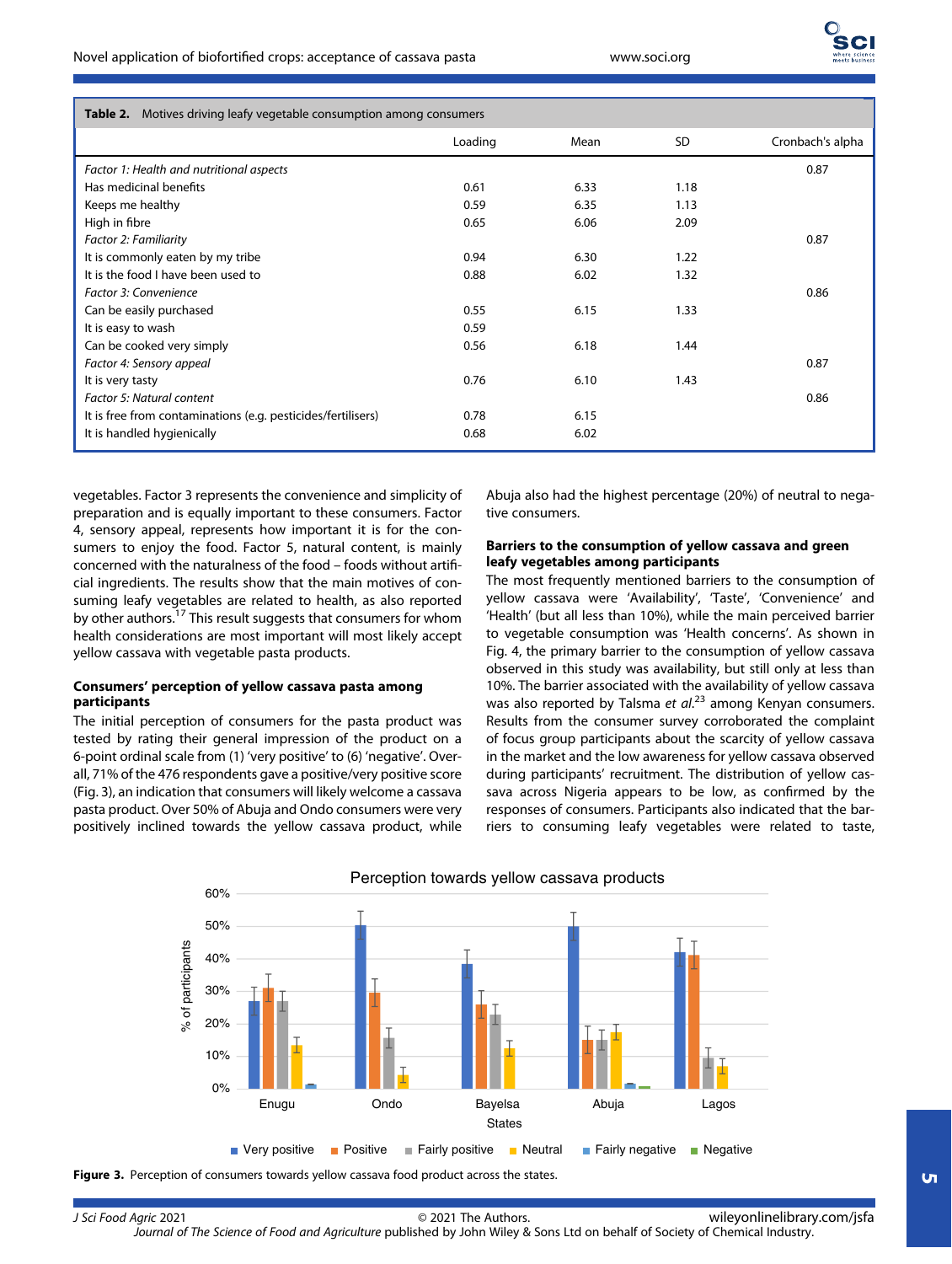#### Perceived barriers to green leafy vegetables consumption

Barriers to consumption of yellow cassava





familiarity, personal preference, convenience, preparation and health concerns (purging/diarrhoea). Several leafy vegetables with bitter tastes are laborious to prepare, thus reducing their consumption. Moreover, poor preparation techniques of some vegetables were also said to result in health issues. However, the main barrier to consumption was related to health concerns, as some respondents (29%) who had issues with the consumption of leafy vegetables claimed that some vegetables cause diarrhoea. Due to the high fibre content of leafy vegetables, some cruciferous vegetables may cause bloating and gas pains or induce diarrhoea when consumed too frequently.<sup>41,42</sup> This barrier to consumption was similarly reported among mid-Western African American women.<sup>43</sup> Generally, the barriers to vegetable consumption mentioned by Nigerian consumers were also similar to the findings of Lucan et al.<sup>44</sup> among African Americans residing in the USA. They reported the main barriers to

consumption – taste, cost, health, convenience and availability - whereas Santos et al.<sup>45</sup> reported 'cost 'and 'familiarity' as main barriers to vegetable consumption.

#### Preferred new products from yellow cassava among consumers

Pasta products, such as macaroni, spaghetti and noodles, were mentioned most frequently as a preferred new yellow cassava product by 25% of the respondents, followed by breakfast cereals (20%) (Supporting Information Appendix I). As shown in Fig. 5, pasta products were consumers' choice across the states, particularly in urban locations, confirming that pasta products are fast gaining acceptance among Nigerian consumers. Other products mentioned by the respondents were 'Abacha' (a form of cassava-based salad) and tapioca or mingau (a cassava-based pudding). In Bayelsa, many respondents (39%) expressed the



## Preferred new products from yellow cassava

Figure 5. Preferred new food products from yellow cassava by consumers across the states.

6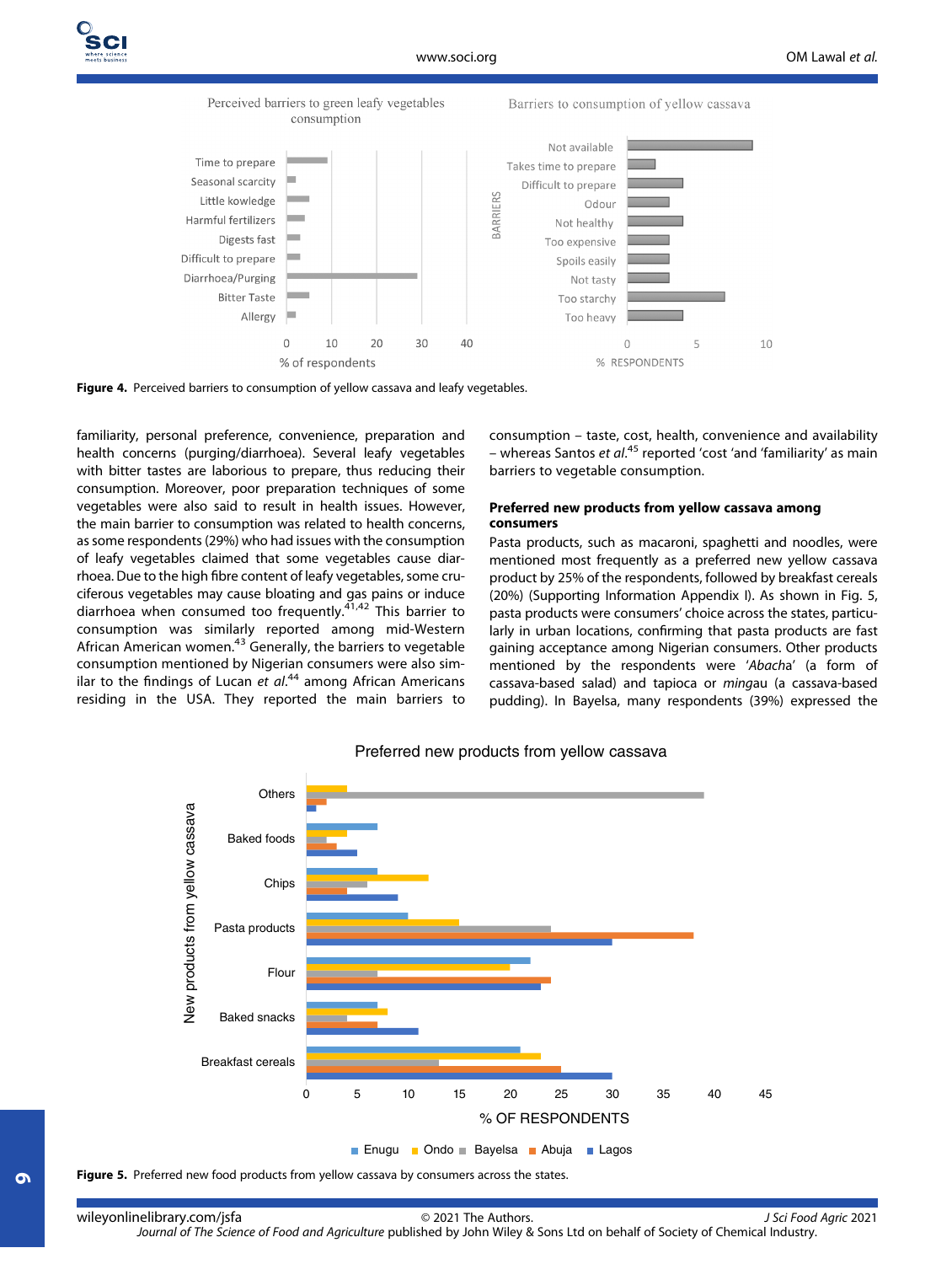

Figure 6. Results of sensory perception YFP (Yellow cassava pasta, WFAP (white cassava with amaranth vegetables pasta, YFAP (yellow cassava with amaranth vegetable pasta and WFP (white cassava pasta).

desire to have yellow cassava made into porridge, puddings and local beverages.

#### Sensorial differences among samples

ANOVA of the ranking of test results indicated some significant differences between pasta samples for the evaluated attributes at  $P < 0.05$  (Fig. 6). YFP was ranked significantly higher on attractiveness ( $P = 0.00$ ) and overall liking ( $P = 0.00$ ) than the other samples, indicating higher acceptability, while YFAP did not differ significantly from the other samples. A significant difference  $(P = 0.041)$  was observed between the samples in terms of stickiness. YFP was ranked as most sticky, while WFAP was ranked least sticky. A significant difference ( $P = 0.001$ ) between the samples in terms of firmness was also established. The sensory results show that YFP was ranked highest in firmness. No significant differences were found in sweetness, saltiness, flavour intensity and powderiness among the samples.

#### Study limitations

A limitation of this study was the predominant use of student interviewers. However, this high number of students reflects Nigeria's demographic structure, where 50.3% of the population is between the age of 15 and 54 years and the literacy level is at 62%. A high literacy level was observed in this study and may have impacted the low food neophobia observed among the study population, as studies have shown that neophobia is lower among better-exposed individuals.<sup>35</sup> This study indicated that at present ugwu may have become the most preferred leafy vegetable in Nigeria, contrary to existing literature. Thus further research is needed on the acceptability of a yellow cassava pasta combined with the most preferred leafy vegetable, ugwu.

## **CONCLUSION**

Our study, aimed at ascertaining consumer perception and attitude to consuming a new yellow cassava pasta complemented with a vegetable, confirmed modest acceptance for the novel food product. Generally, consumers eat vegetables more frequently than yellow cassava and preferred ugwu to other leafy vegetables. Interestingly, health considerations were the main driver in consuming yellow cassava foods. In contrast, the most

prominent barrier to consumption was availability, as awareness is still low in Nigeria, almost a decade after the introduction of yellow cassava. Efforts at making yellow cassava more accessible to people thus need to be intensified by cassava sector stakeholders across the country. The health benefits of the novel food, used as the key selling point, should be mentioned on package labels and marketing materials to improve the acceptance of cassava– vegetable pasta. Yellow pasta was better accepted than cooked yellow pasta with vegetables, an indication that the sensory quality of the product needs to be improved. To our knowledge, this is the first time a vegetable-enriched yellow cassava pasta was introduced to the Nigerian population, and acceptability was higher than expected. There is thus a potential to develop more quality nutritional novel food products using yellow cassava, as consumers mentioned several other convenience food products that differ from the well-known, traditional products. The findings of this study highlight a need to conduct experimental studies on the nutritional composition of the novel pasta products to ascertain the nutritional value after processing and the bioavailability of vitamin A and minerals in the human system.

## ACKNOWLEDGEMENTS

This study was financially supported by the Tertiary Education Trust Fund (TETFund) of Nigeria and the graduate school VLAG, Wageningen University and Research, Netherlands. Special thanks to Professors Adeyemo, Fagbemi and Oluwalana for their support, all the interviewers from the five states, Matthew Oluwaloni and the staff of IITA, Mr Peter Iluebbey and Clara Alajo for the provision of yellow cassava. The staff of Unifarm, Wageningen University and Research, are thanked for cultivation of the vegetables and Nienke Boon for help with the sensory analysis.

# COMPLIANCE WITH ETHICAL STANDARDS

This study was approved by the Nigerian Ministry of Health Ethics committee (Approval No. NHREC/01/01/2007-31/3/2020).

# AUTHORS' CONTRIBUTIONS

All authors provided feedback on the manuscript and approved the submitted version.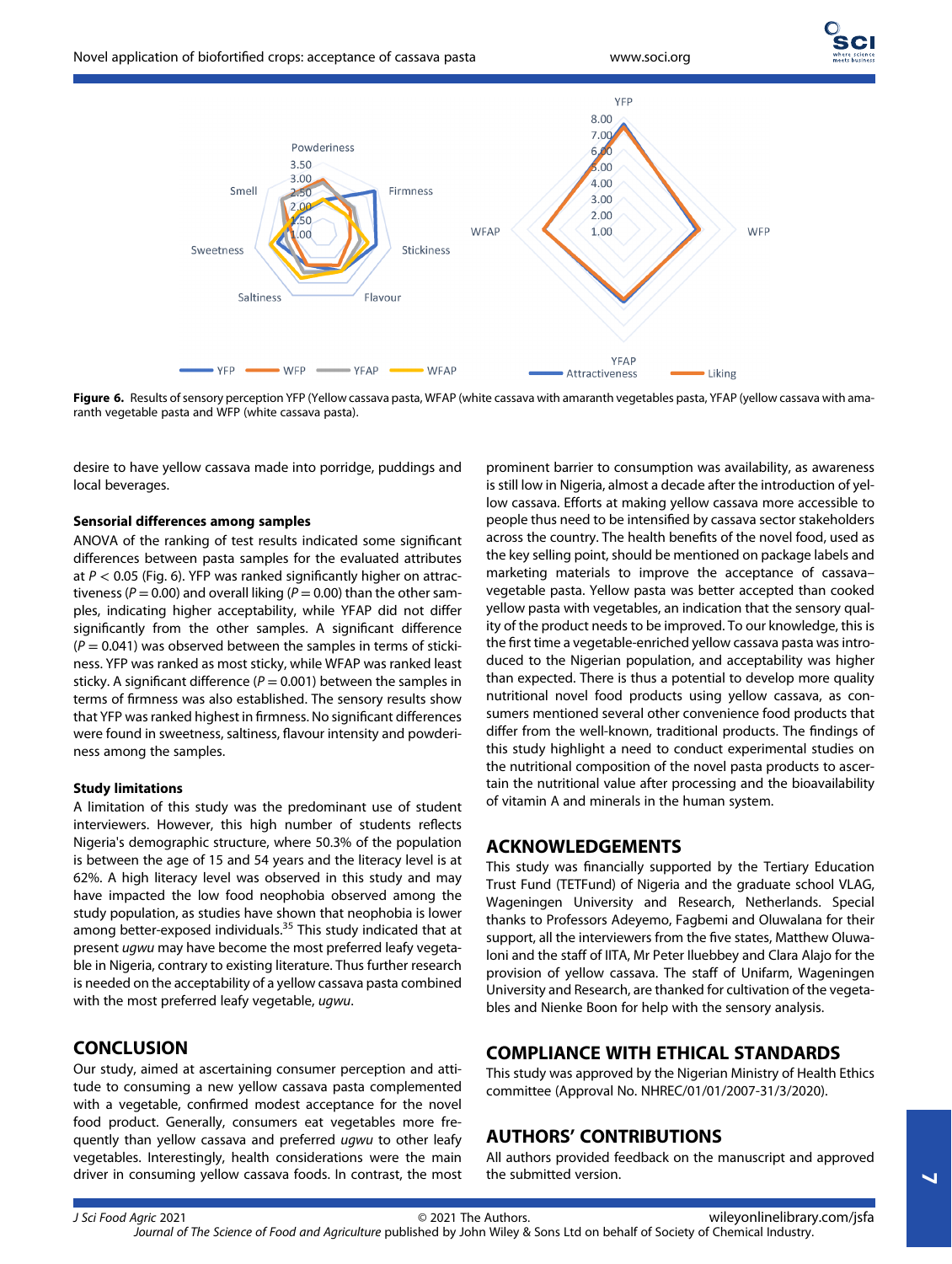# CONFLICTS OF INTEREST

The authors declare that they have no conflict of interest.

# SUPPORTING INFORMATION

Supporting information may be found in the online version of this article.

# **REFERENCES**

- 1 Ritchie H, Roser M. Micronutrient Deficiency. [OurWorldInData.org](http://ourworldindata.org) (2020). Available: [https://ourworldindata.org/micronutrient](https://ourworldindata.org/micronutrient-deficiency)defi[ciency.](https://ourworldindata.org/micronutrient-deficiency) Accessed June 2, 2020.
- 2 de Moura FF, Moursi M, Lubowa A, Ha B, Boy E, Oguntona B et al., Cassava intake and vitamin A status among women and preschool children in Akwa-Ibom, Nigeria. PLoS One 10:e0129436 (2015) [https://](https://doi.org/10.1371/journal.pone) [doi.org/10.1371/journal.pone.](https://doi.org/10.1371/journal.pone)
- 3 Posthumus H, Dengerink J, Dhamankar M, Plaisier C. Enhancing Food Systems in Nigeria: Scope and Perspective for Dutch Policy Interventions e-Wur Depot, Wageningen (2018)
- 4 FAO, Save and Grow: Cassava; a Guide to Sustainable Production Intensification. Food and Agriculture Organization of the United Nations, Rome (2019).
- 5 Maziya-Dixon B, Akinyele IO, Oguntona EB, Nokoe S, Sanusi RA and Harris E, Nigeria Food Consumption and Nutrition Survey 2001–2003. International Institute of Tropical Agriculture, Ibadan (2004).
- 6 Kuku-Shittu O, Onabanjo O, Fadare O and Oyeyemi M, Child Malnutrition in Nigeria: Evidence from Kwara State. International Food Policy Research Institute, Washington, DC (2016).
- 7 Ilona P, Bouis HE, Palenberg M, Moursi M and Oparinde A, Vitamin A cassava in Nigeria: crop development and delivery. Afr J Food Agric Nutr Dev 17:12000–12025 (2017).
- 8 Neufeld LM, Baker S, Garrett GS and Haddad L, Coverage and utilization in food fortification programs: critical and neglected areas of evaluation. J Nutr 147:1015S–1019S (2017).
- 9 Obayelu OA and Osho FR, How diverse are the diets of low-income urban households in Nigeria? J Agric Food Res 2:100018 (2020).
- 10 Carvalho LMJ, Oliveira ARG, Godoy RLO, Pacheco S, Nutti MR, de Carvalho JLV et al., Retention of total carotenoid and  $\beta$ -carotene in yellow sweet cassava (Manihot esculenta Crantz) after domestic cooking. Food Nutr Res 56:15788 (2012).
- 11 Lawal OM, Badejo AA and Fagbemi TN, Processing effects on the total carotenoid content and acceptability of food products from cultivars of biofortified cassava (Manihot esculenta Crantz). Appl Trop Agric 11:114-119 (2015).
- 12 Bechoff A, Chijioke U, Westby A and Tomlins KI, 'Yellow is good for you': consumer perception and acceptability of fortified and biofortified cassava products. PLoS One 13:e0203421 (2018).
- 13 Taleon V, Sumbu D, Muzhingi T and Bidiaka S, Carotenoids retention in biofortified yellow cassava processed with traditional African methods. J Sci Food Agric 99:1434–1441 (2018).
- 14 Eyinla TE, Maziya-Dixon B, Alamu OE and Sanusi RA, Retention of provitamin A content in products from new biofortified cassava varieties. Foods 8:177 (2019).
- 15 Talsma EF, Brouwer ID, Verhoef H, Mbera GN, Mwangi AM, Demir AY et al., Biofortified yellow cassava and vitamin A status of Kenyan children: a randomized controlled trial. Am J Clin Nutr 103:258 (2016).
- 16 Lawal OM, Adebayo I and Enujiugha V, Nutritional assessment of Nigerian ethnic vegetable soups (Marugbo, Tete and Ila). J Nutr Food Lipid Sci 1:32–39 (2018). [https://doi.org/10.33513/NFLS/1801-05.](https://doi.org/10.33513/NFLS/1801-05)
- 17 Olatona F and Obrutu OE, Knowledge of fruits and vegetables, consumption pattern and associated factors among adults in Lagos state. Res J Health Sci 8:50–62 (2018). [https://doi.org/10.4314/rejhs.](https://doi.org/10.4314/rejhs.v6i2.2) [v6i2.2](https://doi.org/10.4314/rejhs.v6i2.2).
- 18 Raaijmakers I, Snoek H, Maziya-Dixon B and Achterbosch T, Drivers of vegetable consumption in urban Nigeria: food choice motives, knowledge, and self-efficacy. Sustainability 10:4771 (2018). [https://](https://doi.org/10.3390/su10124771) [doi.org/10.3390/su10124771.](https://doi.org/10.3390/su10124771)
- 19 Bechoff A, Tomlins KI, Chijioke U, Ilona P, Westby A and Boy E, Physical losses could partially explain modest carotenoid retention in dried food products from biofortified cassava. PLoS One 13:e0194402 (2018c). [https://doi.org/10.1371/journal.pone.](https://doi.org/10.1371/journal.pone.0194402) [0194402](https://doi.org/10.1371/journal.pone.0194402).
- 20 Oparinde A, Banerji A, Birol E and Ilona P, Information and consumer willingness to pay for biofortified yellow cassava: Evidence from experimental auctions in Nigeria. Agricultural Economics 47:215– 233 (2016)<https://doi.org/10.1111/agec.12224>.
- 21 Bechoff A, Tomlins K, Fliedel G, Becerra Lopez-lavalle LA, Westby A, Hershey C et al., Cassava traits and end-user preference: Relating traits to consumer liking, sensory perception, and genetics. Critical Reviews in Food Science and Nutrition 58:547–567 (2018b) [https://](https://doi.org/10.1080/10408398.2016.1202888) [doi.org/10.1080/10408398.2016.1202888.](https://doi.org/10.1080/10408398.2016.1202888)
- 22 Esuma W, Nanyonjo AR, Miiro R, Angudubo S and Kawuki RS, Men and women's perception of yellow-root cassava among rural farmers in eastern Uganda. Agriculture & Food Security 8:10 (2019) [https://doi.](https://doi.org/10.1186/s40066-019-0253-1) [org/10.1186/s40066-019-0253-1](https://doi.org/10.1186/s40066-019-0253-1).
- 23 Talsma EF, Melse-Boonstra A, de Kok BPH, Mbera GNK, Mwangi AM and Brouwer ID, Biofortified Cassava with Pro-Vitamin A Is Sensory and Culturally Acceptable for Consumption by Primary School Children in Kenya. PLoS ONE 8:e73433 (2013) [https://doi.org/10.1371/](https://doi.org/10.1371/journal.pone.0073433) [journal.pone.0073433](https://doi.org/10.1371/journal.pone.0073433).
- 24 Oliviero T and Fogliano V, Food design strategies to increase vegetable intake: The case of vegetable enriched pasta. Trends in Food Science & Technology. 51:58–64 (2016) [https://doi.org/10.1016/j.tifs.2016.](https://doi.org/10.1016/j.tifs.2016.03.008) [03.008](https://doi.org/10.1016/j.tifs.2016.03.008).
- 25 Simonato B, Tolve R, Rainero G, Rizzi C, Sega D, Rocchetti G, Lucini L. Giuberti G. Technological, nutritional, and sensory properties of durum wheat fresh pasta fortified with Moringa oleifera L. leaf powder. Journal of the Science of Food and Agriculture 2020 [https://doi.](https://doi.org/10.1002/jsfa.10807) [org/10.1002/jsfa.10807](https://doi.org/10.1002/jsfa.10807)
- 26 Bouis HE, Hotz C, McClafferty B, Meenakshi JV and Pfeiffer WH, Biofortification: A New Tool to Reduce Micronutrient Malnutrition. Food and Nutrition Bulletin 32:S31–S40 (2011) [https://doi.org/10.1177/](https://doi.org/10.1177/15648265110321S105) [15648265110321S105](https://doi.org/10.1177/15648265110321S105).
- 27 de Groote H, Mugalavai V, Ferruzzi M, Onkware A, Ayua E, Duodu KG et al., Consumer Acceptance and Willingness to Pay for Instant Cereal Products with Food-to-Food Fortification in Eldoret, Kenya. Food Nutr Bull, 1:1–20. (2020) [https://doi.org/10.1177/](https://doi.org/10.1177/0379572119876848) [0379572119876848](https://doi.org/10.1177/0379572119876848).
- 28 Hollinger F and Staatz, J. "West African Food Systems and Changing Consumer Demands", West African Papers, No. 4, OECD Publishing, Paris, (2016) [https://doi.org/10.1787/b165522b-en.](https://doi.org/10.1787/b165522b-en)
- 29 Guerrero L, Claret A, Verbeke W, Enderli G, Zakowska-Biemans S, Vanhonacker F et al., Perception of traditional food products in six European regions using free word association. Food Quality and Preference 21:225–233 (2010) [https://doi.org/10.1016/j.foodqual.2009.](https://doi.org/10.1016/j.foodqual.2009.06.003) [06.003](https://doi.org/10.1016/j.foodqual.2009.06.003).
- 30 Almli VL, Verbeke W, Vanhonacker F, Næs T and Hersleth M, General image and attribute perceptions of traditional food in six European countries. Food Quality and Preference 22:129–138 (2011) [https://](https://doi.org/10.1016/j.foodqual.2010.08.008) [doi.org/10.1016/j.foodqual.2010.08.008.](https://doi.org/10.1016/j.foodqual.2010.08.008)
- 31 Sanni L, Maziya-Dixon B, Onabolu AD, Arowasafe AE. Okoruwa RU. Okechukwu AGO et al., Cassava recipes for household food security. IITA Integrated Cassava Project, Ibadan, Nigeria (2006).
- 32 Dudeja, Puja & Singh, Amarjeet Good food manufacturing practices Food Safety in the 21st Century1st Edition Public Health Perspective.  $(2018)$
- 33 Steptoe A, Pollard TM and Wardle J, Development of a measure of the motives underlying the selection of food: the food choice questionnaire. Appetite 25:267–284 (1995). [https://doi.org/10.1006/appe.](https://doi.org/10.1006/appe.1995.0061) [1995.0061](https://doi.org/10.1006/appe.1995.0061).
- 34 Cabral D, de Almeida MDV and Cunha LM, Food choice questionnaire in an African country: application and validation in Cape Verde. Food Qual Pref 62:90–95 (2017). [https://doi.org/10.1016/j.foodqual.2017.](https://doi.org/10.1016/j.foodqual.2017.06.020) [06.020](https://doi.org/10.1016/j.foodqual.2017.06.020).
- 35 Meiselman HL, King SC and Gillette M, The demographics of neophobia in a large commercial US sample. Food Qual Pref 21:893-897 (2010).<https://doi.org/10.1016/j.foodqual.2010.05.009>.
- 36 Ullrich NV, Touger-Decker R, O'Sullivan-Maillet J and Tepper BJ, PROP taster status and self-perceived food adventurousness influence food preferences. J Am Diet Assoc 104:543–549 (2004). [https://doi.](https://doi.org/10.1016/j.jada.2004.01.011) [org/10.1016/j.jada.2004.01.011.](https://doi.org/10.1016/j.jada.2004.01.011)
- 37 Okeke EC, Eneobong HN, Uzuegbunam AO, Ozioko AO and Kuhnlein H, Igbo traditional food system: documentation, uses and research needs. Pak J Nutr 7:365–376 (2008). [https://doi.org/10.3923/pjn.](https://doi.org/10.3923/pjn.2008.365.376) [2008.365.376](https://doi.org/10.3923/pjn.2008.365.376).
- 38 Awoyinka AF, Abegunde VO and Adewusi SRA, Nutrient content of young cassava leaves and assessment of their acceptance as a green

[wileyonlinelibrary.com/jsfa](http://wileyonlinelibrary.com/jsfa) © 2021 The Authors. Journal of The Science of Food and Agriculture published by John Wiley & Sons Ltd on behalf of Society of Chemical Industry.

J Sci Food Agric 2021